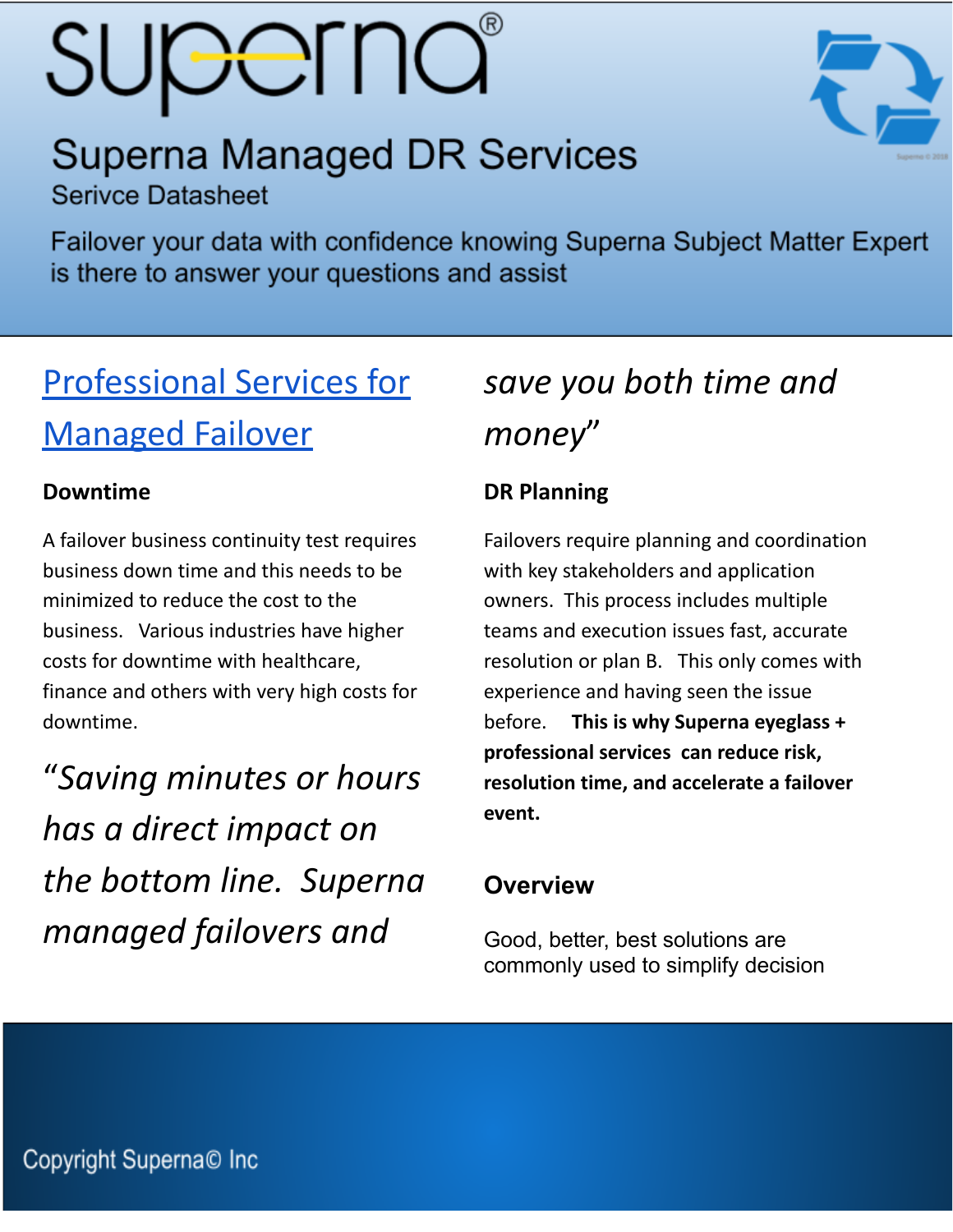# **SUPEFNO**

## **Superna Managed DR Services**

**Serivce Datasheet** 

Failover your data with confidence knowing Superna Subject Matter Expert is there to answer your questions and assist

making of purchasing a solution.

Superna services offer good and best option to allow customer choice based on their business needs and level of knowledge to plan and execute a failover solution.

|             | <b>Eyeglass</b><br>$DR + Free$<br><b>Training</b><br>labs | <b>Managed Failover</b><br>Gold |
|-------------|-----------------------------------------------------------|---------------------------------|
| Good        | X.                                                        |                                 |
| <b>Best</b> |                                                           |                                 |

#### **Good**

Eyeglass DR edition automates failover and is often assisted with Superna [DR](https://manuals.supernaeyeglass.com/project-getting-help/HTML/eyeglass-professional-services.html#h3_3) design [professional](https://manuals.supernaeyeglass.com/project-getting-help/HTML/eyeglass-professional-services.html#h3_3) services, these services assisted with DR design but not execution or planning failovers.

Superna offers free [hands-on](https://www.supernaeyeglass.com/booking) training labs and [courses](https://courses.superna.net/) to provide all the training and hands on knowledge to gain expertise to failover with confidence.

#### **Best**

**Managed Failover Gold level** offers a premium service with zoom or webex calls to manage the failover. This solution offers the same as the bronze offering in addition to the following.

- 1. All steps & resolutions will have trouble shooting assistance (hands off but live input on what needs to be done)
- 2. Eyeglass hands on engineer to monitor manage eyeglass during the failover
- 3. Post Mortem Failover call to review process and how the